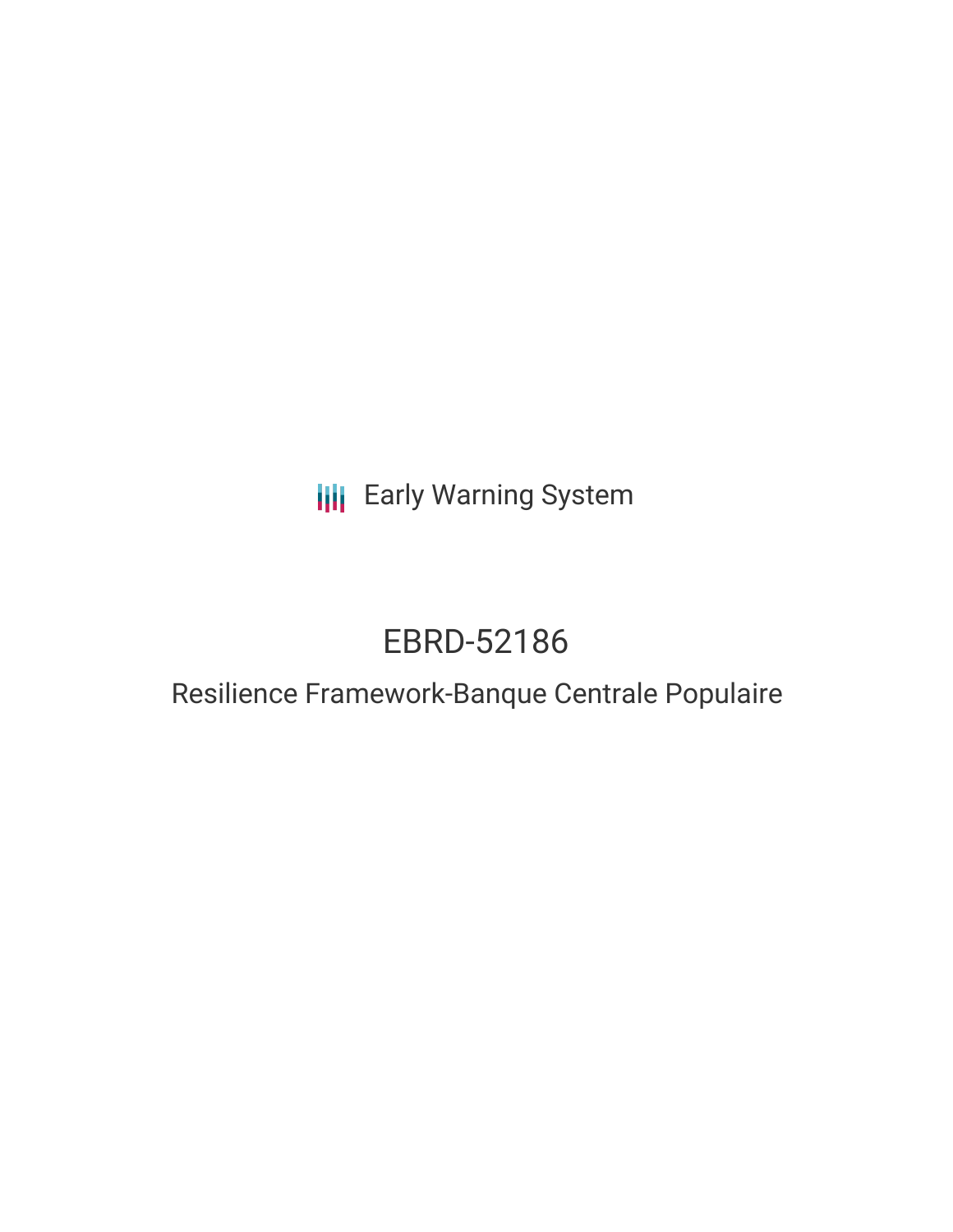

# **Quick Facts**

| <b>Countries</b>               | Morocco                                                 |
|--------------------------------|---------------------------------------------------------|
| <b>Financial Institutions</b>  | European Bank for Reconstruction and Development (EBRD) |
| <b>Status</b>                  | Approved                                                |
| <b>Bank Risk Rating</b>        | FI                                                      |
| <b>Voting Date</b>             | 2020-06-10                                              |
| <b>Borrower</b>                | <b>Banque Centrale Populaire</b>                        |
| <b>Sectors</b>                 | Finance                                                 |
| <b>Investment Type(s)</b>      | Loan                                                    |
| <b>Investment Amount (USD)</b> | \$100.00 million                                        |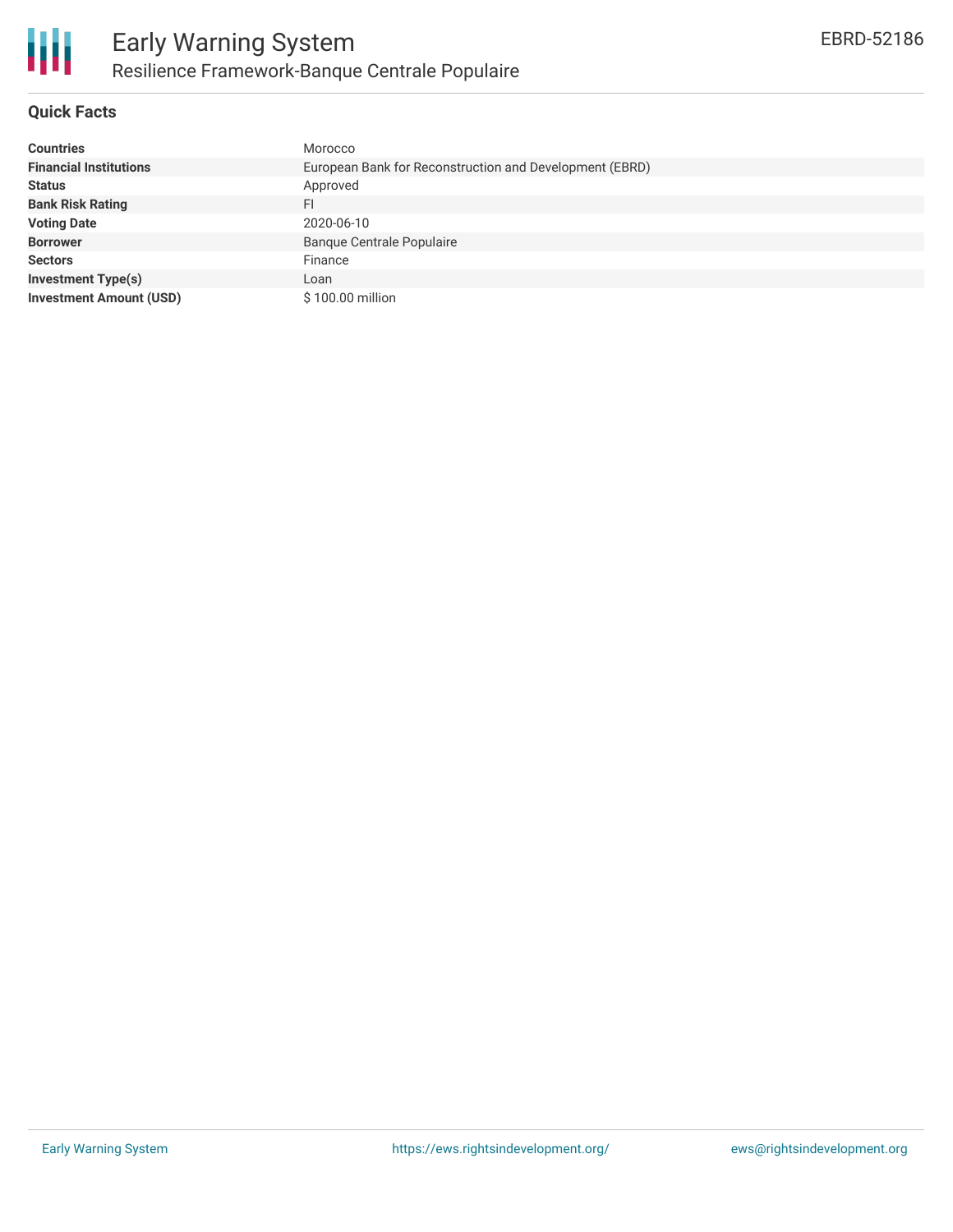

# **Project Description**

According to bank provided information, the investment involves the provision of up to USD 100 million loan to Banque Centrale Populaire ("BCP") to on-lend to eligible sub-borrowers experiencing a decrease in their activity, turnover and profitability incurred by the COVID-19 crisis.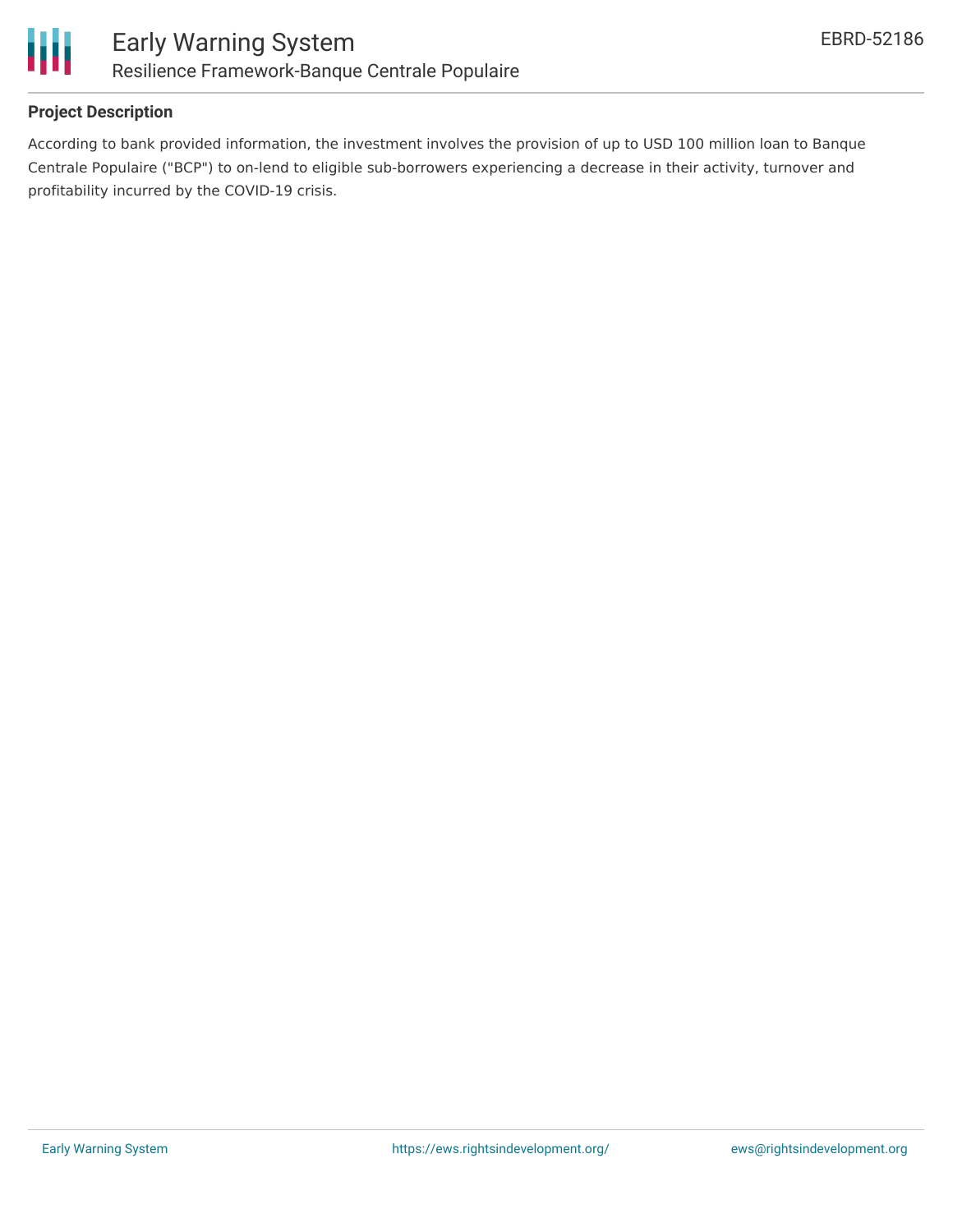#### **Investment Description**

European Bank for Reconstruction and Development (EBRD)

#### **Financial Intermediary**

Financial Intermediary: A commercial bank or financial institution that receives funds from a development bank. A financial intermediary then lends these funds to their clients (private actors) in the form of loans, bonds, guarantees and equity shares. Financial intermediaries include insurance, pension and equity funds. The direct financial relationship is between the development bank and the financial intermediary.

BANQUE CENTRALE [POPULAIRE](file:///actor/805/) (Financial Intermediary)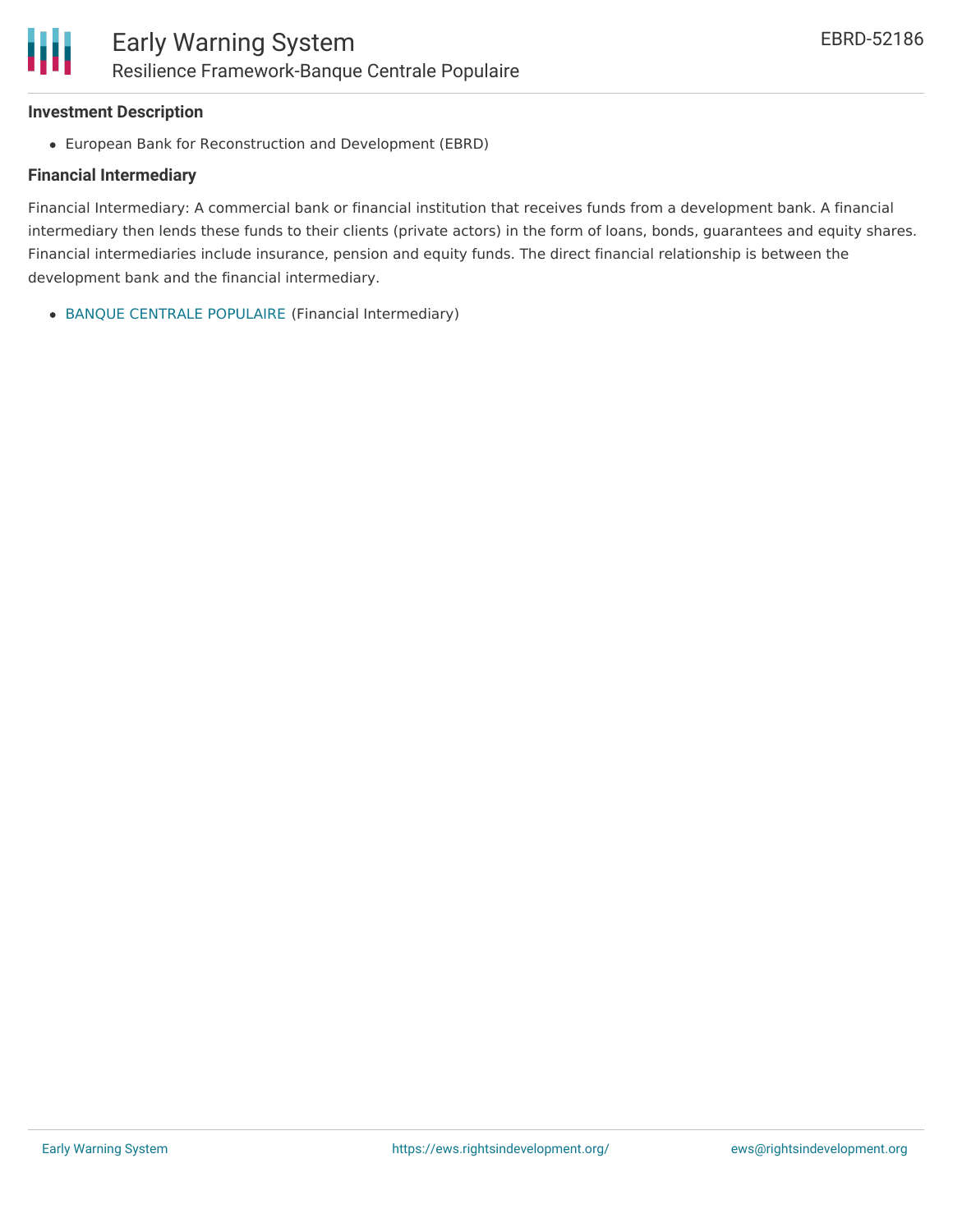

# **Private Actors Description**

Banque Centrale Populaire is the second largest bank in Morocco in terms of lending with a market share of 24% and operates an extensive branch network throughout Morocco with around 1,500 branches.